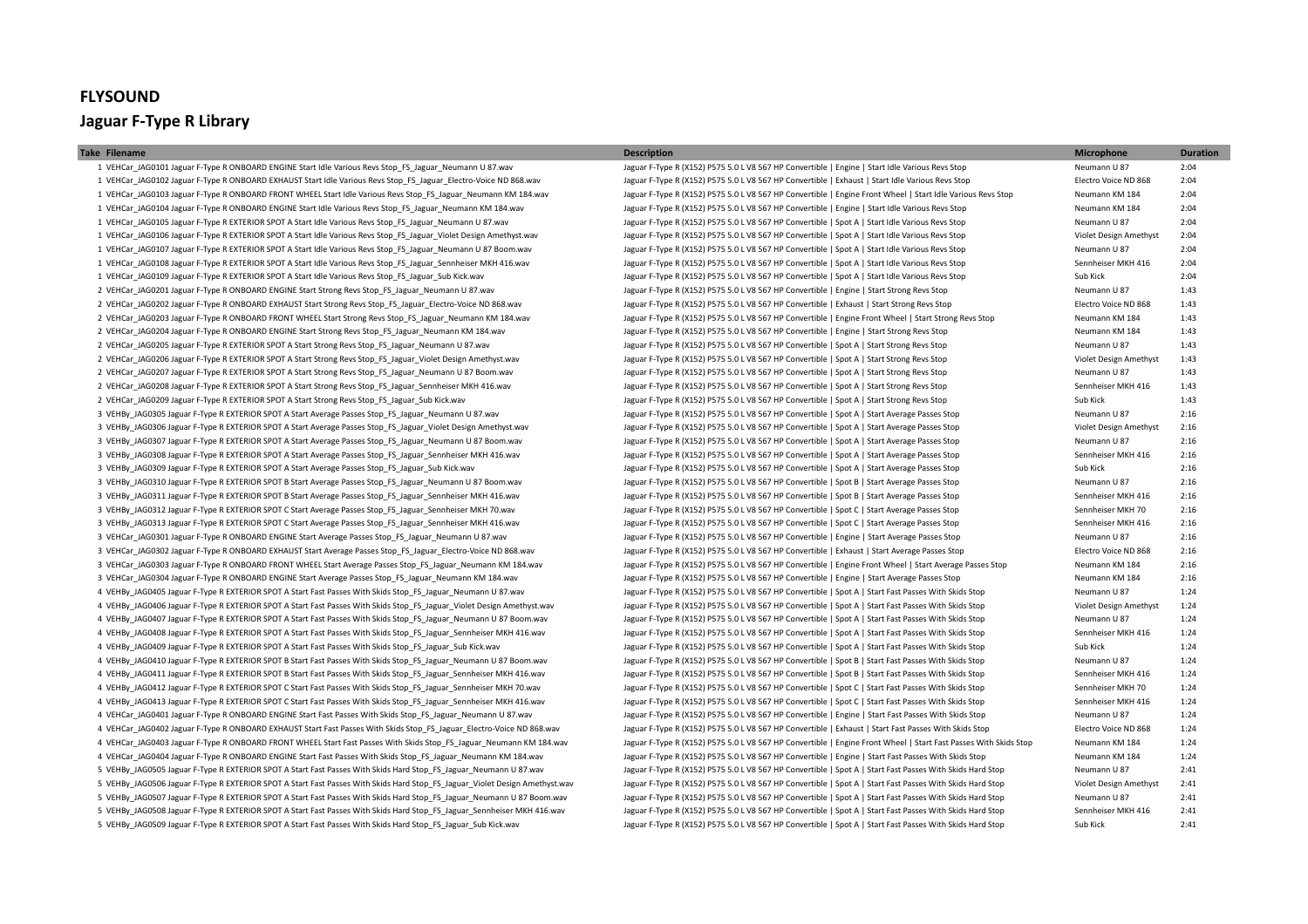5 VEHRy 1AGOS10 laguar E-Type R EXTERIOR SPOT B Start East Passes With Skids Hard Ston ES Laguar Neumann 1187 Room way laguar E-Type R (X152) PS75 5 0 1 V8 567 HP Convertible I Spot B I Start East Passes With Skids Hard St 5 VEHBy JAG0511 Jaguar F-Type R EXTERIOR SPOT B Start Fast Passes With Skids Hard Stop FS Jaguar Sennheiser MKH 416.way Jaguar F-Type R (X152) P575 5.0 L V8 567 HP Convertible | Spot B | Start Fast Passes With Skids Hard S 5 VEHBv JAG0512 Jaguar F-Tvpe R EXTERIOR SPOT C Start Fast Passes With Skids Hard Stop FS Jaguar Sennheiser MKH 70.wav Jaguar F-Type R (X152) P575 5.0 L V8 567 HP Convertible | Spot C | Start Fast Passes With Skids Hard St 5 VEHBy JAG0513 Jaguar F-Type R EXTERIOR SPOT C Start Fast Passes With Skids Hard Stop FS Jaguar Sennheiser MKH 416.wav Jaguar F-Type R (X152) P575 5.0 L V8 567 HP Convertible | Spot C | Start Fast Passes With Skids Hard S 5 VEHCar JAG0501 Jaguar F-Type R ONBOARD ENGINE Start Fast Passes With Skids Hard Stop FS Jaguar Neumann U 87 wav Jaguar F-Type R (X152) P575 5.0 L V8 567 HP Convertible | Engine | Start Fast Passes With Skids Hard Stop Ne 5 VEHCar JAG0502 Jaguar F-Type R ONBOARD EXHAUST Start Fast Passes With Skids Hard Stop FS Jaguar Electro-Voice ND 868.way Jaguar F-Type R (X152) P575 5.0 L V8 567 HP Convertible | Exhaust | Start Fast Passes With Skids Ha 5 VEHCar JAG0503 Jaguar F-Type R ONBOARD FRONT WHEEL Start Fast Passes With Skids Hard Stop FS Jaguar Neumann KM 184 wav Jaguar F-Type R (X152) P575 5.0 L V8 567 HP Convertible | Engine Front Wheel | Start Fast Passes With 5 VEHCar JAG0504 Jaguar F-Type R ONBOARD ENGINE Start Fast Passes With Skids Hard Stop\_FS\_Jaguar\_Neumann KM 184.wav Jaguar F-Type R (X152) P575 5.0 L V8 567 HP Convertible | Engine | Start Fast Passes With Skids Hard Stop 6 VEHBy\_JAG0605 Jaguar F-Type R EXTERIOR SPOT A Start Fast Passes With Skids\_FS\_Jaguar\_Neumann U 87.wav Jaguar F-Type R (X152) P575 5.0 L V8 567 HP Convertible | Spot A | Start Fast Passes With Skids Neumann U 87 4:56 6 VEHBy JAG0606 Jaguar F-Type R EXTERIOR SPOT A Start Fast Passes With Skids FS Jaguar Violet Design Amethyst association Content Design Amethyst and the Magaz F-Type R (X152) P575 5.0 L V8 567 HP Convertible | Spot A | St 6 VEHBy\_JAG0607 Jaguar F-Type R EXTERIOR SPOT A Start Fast Passes With Skids\_FS\_Jaguar\_Neumann U 87 Boom.wav Jaguar F-Type R (X152) P575 5.0 L V8 567 HP Convertible | Spot A | Start Fast Passes With Skids Neumann U 87 4:56 6 VEHBy JAG0608 Jaguar F-Type R EXTERIOR SPOT A Start Fast Passes With Skids FS Jaguar Sennheiser MKH 416.wav Jaguar F-Type R (X152) P575 5.0 L V8 567 HP Convertible | Spot A | Start Fast Passes With Skids Sennheiser MKH 4 6 VEHBy\_JAG0609 Jaguar F-Type R EXTERIOR SPOT A Start Fast Passes With Skids\_FS\_Jaguar\_Sub Kick.wav Jaguar F-Type R (X152) P575 5.0 L V8 567 HP Convertible | Spot A | Start Fast Passes With Skids Sub Kick 4:56 6 VEHBy\_JAG0610 Jaguar F-Type R EXTERIOR SPOT B Start Fast Passes With Skids\_FS\_Jaguar\_Neumann U 87 Boom.wav Jaguar F-Type R (X152) P575 5.0 L V8 567 HP Convertible | Spot B | Start Fast Passes With Skids Neumann U 87 4:56 6 VEHBy JAG0611 Jaguar F-Type R EXTERIOR SPOT B Start Fast Passes With Skids FS\_Jaguar\_Sennheiser MKH 416.wav Jaguar F-Type R (X152) P575 5.0 L V8 567 HP Convertible | Spot B | Start Fast Passes With Skids Sennheiser MKH 4 6 VEHBy JAG0612 Jaguar F-Type R EXTERIOR SPOT C Start Fast Passes With Skids FS Jaguar Sennheiser MKH 70.wav Jaguar F-Type R (X152) P575 5.0 L V8 567 HP Convertible | Spot C | Start Fast Passes With Skids Sennheiser MKH 70 6 VEHBy JAG0613 Jaguar F-Type R EXTERIOR SPOT C Start Fast Passes With Skids FS Jaguar Sennheiser MKH 416.wav Jaguar F-Type R (X152) P575 5.0 L V8 567 HP Convertible | Spot C | Start Fast Passes With Skids Sennheiser MKH 4 6 VEHCar\_JAG0601 Jaguar F-Type R ONBOARD ENGINE Start Fast Passes With Skids\_FS\_Jaguar\_Neumann U 87.wav Jaguar F-Type R (X152) P575 5.0 L V8 567 HP Convertible | Engine | Start Fast Passes With Skids Neumann U 87 4:56 6 VEHCar JAG0602 Jaguar F-Type R ONBOARD EXHAUST Start Fast Passes With Skids FS Jaguar Electro-Voice ND 868.wav Jaguar F-Type R (X152) P575 5.0 L V8 567 HP Convertible | Exhaust | Start Fast Passes With Skids Electro Voic 6 VEHCar JAG0603 Jaguar F-Type R ONBOARD FRONT WHEEL Start Fast Passes With Skids FS Jaguar Neumann KM 184 wav Jaguar F-Type R (X152) P575 5.0 L V8 567 HP Convertible | Engine Front Wheel | Start Fast Passes With Skids Meu 6 VEHCar\_JAG0604 Jaguar F-Type R ONBOARD ENGINE Start Fast Passes With Skids\_FS\_Jaguar\_Neumann KM 184.wav Jaguar F-Type R (X152) P575 5.0 L V8 567 HP Convertible | Engine | Start Fast Passes With Skids Neumann KM 184 4:56 7 VEHBy\_JAG0705 Jaguar F-Type R EXTERIOR SPOT A Drift And Hard Stops\_FS\_Jaguar\_Neumann U 87.wav Jaguar F-Type R (X152) P575 5.0 L V8 567 HP Convertible | Spot A | Drift And Hard Stops Neumann U 87 2:40 7 VEHBy\_JAG0706 Jaguar F-Type R EXTERIOR SPOT A Drift And Hard Stops\_FS\_Jaguar\_Violet Design Amethyst.wav Jaguar F-Type R (X152) P575 5.0 L V8 567 HP Convertible | Spot A | Drift And Hard Stops Violet Design Amethyst 2:40 7 VEHBy\_JAG0707 Jaguar F-Type R EXTERIOR SPOT A Drift And Hard Stops\_FS\_Jaguar\_Neumann U 87 Boom.wav Jaguar F-Type R (X152) P575 5.0 L V8 567 HP Convertible | Spot A | Drift And Hard Stops Neumann U 87 2:40 7 VEHBy\_JAG0708 Jaguar F-Type R EXTERIOR SPOT A Drift And Hard Stops\_FS\_Jaguar\_Sennheiser MKH 416.wav Jaguar F-Type R (X152) P575 5.0 L V8 567 HP Convertible | Spot A | Drift And Hard Stops Sennheiser MKH 416 2:40 7 VEHBy\_JAG0709 Jaguar F-Type R EXTERIOR SPOT A Drift And Hard Stops\_FS\_Jaguar\_Sub Kick.wav Jaguar F-Type R (X152) P575 5.0 L V8 567 HP Convertible | Spot A | Drift And Hard Stops Sub Kick 2:40 7 VEHBy\_JAG0710 Jaguar F-Type R EXTERIOR SPOT B Drift And Hard Stops\_FS\_Jaguar\_Neumann U 87 Boom.wav Jaguar F-Type R (X152) P575 5.0 L V8 567 HP Convertible | Spot B | Drift And Hard Stops Neumann U 87 2:40 7 VEHBy\_JAG0711 Jaguar F-Type R EXTERIOR SPOT B Drift And Hard Stops\_FS\_Jaguar\_Sennheiser MKH 416.wav Jaguar F-Type R (X152) P575 5.0 L V8 567 HP Convertible | Spot B | Drift And Hard Stops Sennheiser MKH 416 2:40 7 VEHBy\_JAG0712 Jaguar F-Type R EXTERIOR SPOT C Drift And Hard Stops\_FS\_Jaguar\_Sennheiser MKH 70.wav Jaguar F-Type R (X152) P575 5.0 L V8 567 HP Convertible | Spot C | Drift And Hard Stops Sennheiser MKH 70 2:40 7 VEHBy\_JAG0713 Jaguar F-Type R EXTERIOR SPOT C Drift And Hard Stops\_FS\_Jaguar\_Sennheiser MKH 416.wav Jaguar F-Type R (X152) P575 5.0 L V8 567 HP Convertible | Spot C | Drift And Hard Stops Sennheiser MKH 416 2:40 7 VEHCar\_JAG0701 Jaguar F-Type R ONBOARD ENGINE Drift And Hard Stops\_FS\_Jaguar\_Neumann U 87.wav Jaguar F-Type R (X152) P575 5.0 L V8 567 HP Convertible | Engine | Drift And Hard Stops Neumann U 87 2:40 7 VEHCar\_JAG0702 Jaguar F-Type R ONBOARD EXHAUST Drift And Hard Stops\_FS\_Jaguar\_Electro-Voice ND 868.wav Jaguar F-Type R (X152) P575 5.0 L V8 567 HP Convertible | Exhaust | Drift And Hard Stops Electro Voice ND 868 2:40 7 VEHCar\_JAG0703 Jaguar F-Type R ONBOARD FRONT WHEEL Drift And Hard Stops\_FS\_Jaguar\_Neumann KM 184.wav Jaguar F-Type R (X152) P575 5.0 L V8 567 HP Convertible | Engine Front Wheel | Drift And Hard Stops Neumann KM 184 2:40 7 VEHCar\_JAG0704 Jaguar F-Type R ONBOARD ENGINE Drift And Hard Stops\_FS\_Jaguar\_Neumann KM 184.wav Jaguar F-Type R (X152) P575 5.0 L V8 567 HP Convertible | Engine | Drift And Hard Stops Neumann KM 184 2:40 8 VEHBy JAG0805 Jaguar F-Type R EXTERIOR SPOT A Fast Turns Passes Skids Hard Stops FS Jaguar Neumann U 87.wav Jaguar F-Type R (X152) P575 5.0 L V8 567 HP Convertible | Spot A | Fast Turns Passes Skids Hard Stops Neumann U 8 VEHBy JAG0806 Jaguar F-Type R EXTERIOR SPOT A Fast Turns Passes Skids Hard Stops FS Jaguar Violet Design Amethyst.way Jaguar F-Type R (X152) P575 5.0 L V8 567 HP Convertible | Spot A | Fast Turns Passes Skids Hard Stops 8 VEHBy\_JAG0807 Jaguar F-Type R EXTERIOR SPOT A Fast Turns Passes Skids Hard Stops\_FS\_Jaguar\_Neumann U 87 Boom.wav Jaguar F-Type R (X152) P575 5.0 L V8 567 HP Convertible | Spot A | Fast Turns Passes Skids Hard Stops Neuma 8 VEHBy JAG0808 Jaguar F-Type R EXTERIOR SPOT A Fast Turns Passes Skids Hard Stops FS Jaguar Sennheiser MKH 416.wav Jaguar F-Type R (X152) P575 5.0 L V8 567 HP Convertible | Spot A | Fast Turns Passes Skids Hard Stops Senn 8 VEHBy\_JAG0809 Jaguar F-Type R EXTERIOR SPOT A Fast Turns Passes Skids Hard Stops\_FS\_Jaguar\_Sub Kick.wav Jaguar F-Type R (X152) P575 5.0 L V8 567 HP Convertible | Spot A | Fast Turns Passes Skids Hard Stops Sub Kick 1:38 8 VEHBy JAG0810 Jaguar F-Type R EXTERIOR SPOT B Fast Turns Passes Skids Hard Stops FS Jaguar Neumann U 87 Boom.wav Jaguar F-Type R (X152) P575 5.0 L V8 567 HP Convertible | Spot B | Fast Turns Passes Skids Hard Stops Neuma 8 VEHBv JAG0811 Jaguar F-Tvpe R EXTERIOR SPOT B Fast Turns Passes Skids Hard Stops FS Jaguar Sennheiser MKH 416.wav Jaguar F-Type R (X152) P575 5.0 L V8 567 HP Convertible | Spot B | Fast Turns Passes Skids Hard Stops Shin 8 VEHBy JAG0812 Jaguar F-Type R EXTERIOR SPOT C Fast Turns Passes Skids Hard Stops FS Jaguar Sennheiser MKH 416.wav Jaguar F-Type R (X152) P575 5.0 L V8 567 HP Convertible | Spot C | Fast Turns Passes Skids Hard Stops Senn 8 VEHCar JAG0801 Jaguar F-Type R ONBOARD ENGINE Fast Turns Passes Skids Hard Stops FS Jaguar Neumann U 87 way Jaguar F-Type R (X152) P575 5.0 L V8 567 HP Convertible | Engine | Fast Turns Passes Skids Hard Stops Neumann U 8 VEHCar JAG0802 Jaguar F-Type R ONBOARD EXHAUST Fast Turns Passes Skids Hard Stops FS Jaguar Electro-Voice ND 868.wav Jaguar F-Type R (X152) P575 5.0 L V8 567 HP Convertible | Exhaust | Fast Turns Passes Skids Hard Stops 8 VEHCar JAG0803 Jaguar F-Type R ONBOARD ENGINE Fast Turns Passes Skids Hard Stops FS Jaguar Neumann KM 184 wav Jaguar F-Type R (X152) P575 5.0 L V8 567 HP Convertible | Engine | Fast Turns Passes Skids Hard Stops Neumann 8 VEHCar JAG0804 Jaguar F-Type R ONBOARD FRONT WHEEL Fast Turns Passes Skids Hard Stops FS Jaguar Neuman KM 184.wav Jaguar F-Type R (X152) P575 5.0 L V8 567 HP Convertible | Engine Front Wheel | Fast Turns Passes Skids Har 9 VEHBy\_JAG0903 Jaguar F-Type R EXTERIOR SPOT A Slow Normal Drive\_FS\_Jaguar\_Neumann U 87.wav Jaguar Neumann U 87.wav Jaguar F-Type R (X152) P575 5.0 L V8 567 HP Convertible | Spot A | Slow Normal Drive Neumann U 87 1:32 9 VEHBy\_JAG0904 Jaguar F-Type R EXTERIOR SPOT A Slow Normal Drive\_FS\_Jaguar\_Violet Design Amethyst.wav Jaguar F-Type R (X152) P575 5.0 L V8 567 HP Convertible | Spot A | Slow Normal Drive Violet Design Amethyst 1:32 9 VEHBy\_JAG0905 Jaguar F-Type R EXTERIOR SPOT A Slow Normal Drive\_FS\_Jaguar\_Neumann U 87 Boom.wav Jaguar F-Type R (X152) P575 5.0 L V8 567 HP Convertible | Spot A | Slow Normal Drive Neumann U 87 1:32 9 VEHBy\_JAG0906 Jaguar F-Type R EXTERIOR SPOT A Slow Normal Drive\_FS\_Jaguar\_Sennheiser MKH 416.wav Jaguar F-Type R (X152) P575 5.0 L V8 567 HP Convertible | Spot A | Slow Normal Drive Sennheiser MKH 416 1:32 9 VEHCar\_JAG0901 Jaguar F-Type R ONBOARD ENGINE Slow Normal Drive\_FS\_Jaguar\_Neumann U 87.wav Jaguar F-Type R (X152) P575 5.0 L V8 567 HP Convertible | Engine | Slow Normal Drive Neumann U 87 1:32 9 VEHCar\_JAG0902 Jaguar F-Type R ONBOARD EXHAUST Slow Normal Drive\_FS\_Jaguar\_Electro-Voice ND 868.wav Jaguar F-Type R (X152) P575 5.0 L V8 567 HP Convertible | Exhaust | Slow Normal Drive Electro Voice ND 868 1:32 10 VEHHorn\_JAG1001 Jaguar F-Type R EXTERIOR SPOT A Horn\_FS\_Jaguar Neumann U 87.wav Jaguar F-Type R (X152) P575 5.0 L V8 567 HP Convertible | Spot A | Horn Neumann U 87 Neumann U 87 0:16 10 VEHHorn\_JAG1002 Jaguar F-Type R EXTERIOR SPOT A Horn\_FS\_Jaguar\_Violet Design Amethyst.wav Jaguar F-Type R (X152) P575 5.0 L V8 567 HP Convertible | Spot A | Horn Violet Design Amethyst 0:16 10 VEHHorn JAG1003 Jaguar F-Type R EXTERIOR SPOT A Horn FS Jaguar Neumann U 87 Boom.wav Jaguar F-Type R (X152) P575 5.0 L V8 567 HP Convertible | Spot A | Horn Neumann U 87 0:16